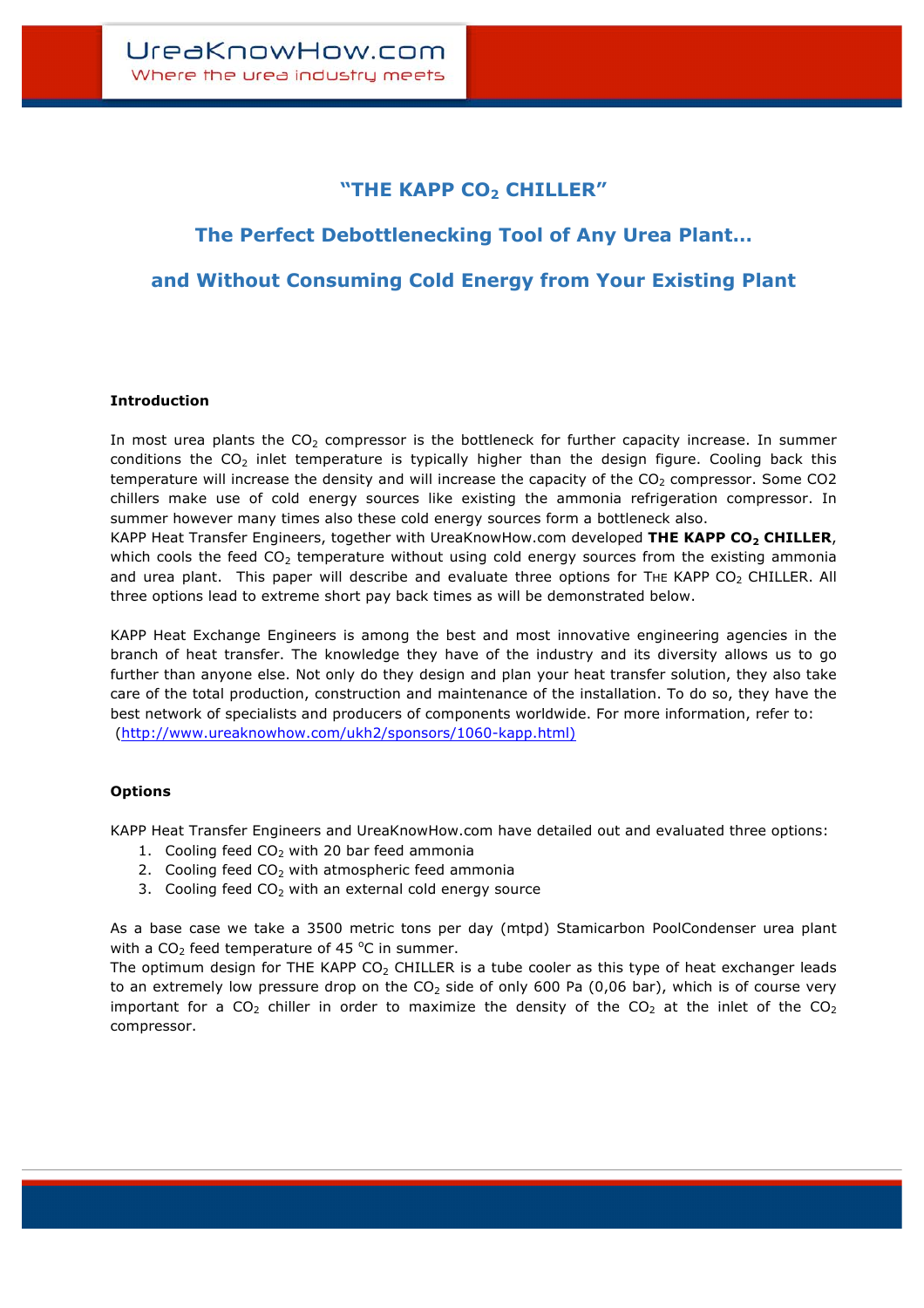## **Option 1: Cooling feed CO2 with 20 bar feed ammonia**

The 80 TPH feed ammonia with a temperature of 17  $^{\circ}$ C will cool the 120 tons per hour (TPH) CO<sub>2</sub> feed of the urea plant from 45 °C to 26 °C. The CO<sub>2</sub> density will increase from 2,42 kg/m<sup>3</sup> to 2,60 kg/m<sup>3</sup> or an increase of 7%.

The higher  $CO<sub>2</sub>$  density will lead to the following benefits:

- 1. More load on the existing  $CO<sub>2</sub>$  compressor and more urea production capacity of some 5%. 5% more urea production during 6 months per year for a 3500 MTPD urea plant means an extra urea production of 31.500 metric tons per year (MTPA). Assuming profit margin of 100 US\$/mt this means 3,15 mln US\$ per year additional profit.
- 2. The higher  $CO<sub>2</sub>$  density will also lead to a lower steam consumption on the turbine when the plant load is not increased to a maximum extend.

Using the 20 bar feed ammonia as cooling medium leads to a further significant benefits:

- 3. No extra energy is required to cool the  $CO<sub>2</sub>$ . On the contrary the  $CO<sub>2</sub>$  chiller provides energy as explained under the next point
- 4. The ammonia feed will increase from 17  $^{\circ}$ C to 28,5  $^{\circ}$ C, which leads to more LP steam production in the PoolCondenser. The extra duty is about 1260 kW, which equals some 2,1 TPH extra LP steam production. Low value heat is thus converted into high value heat.



Find below a drawing of the KAPP CO2 CHILLER with some typical overall dimensions.

Nozzle N1 and N2 are the NH<sub>3</sub> inlet and outlet, Nozzle N3 and N4 are the CO<sub>2</sub> inlet and outlet. Nozzles N5 are the NH<sub>3</sub> vapor outlet on the NH<sub>3</sub> side, Nozzle N6 is the liquid drain on the CO<sub>2</sub> side.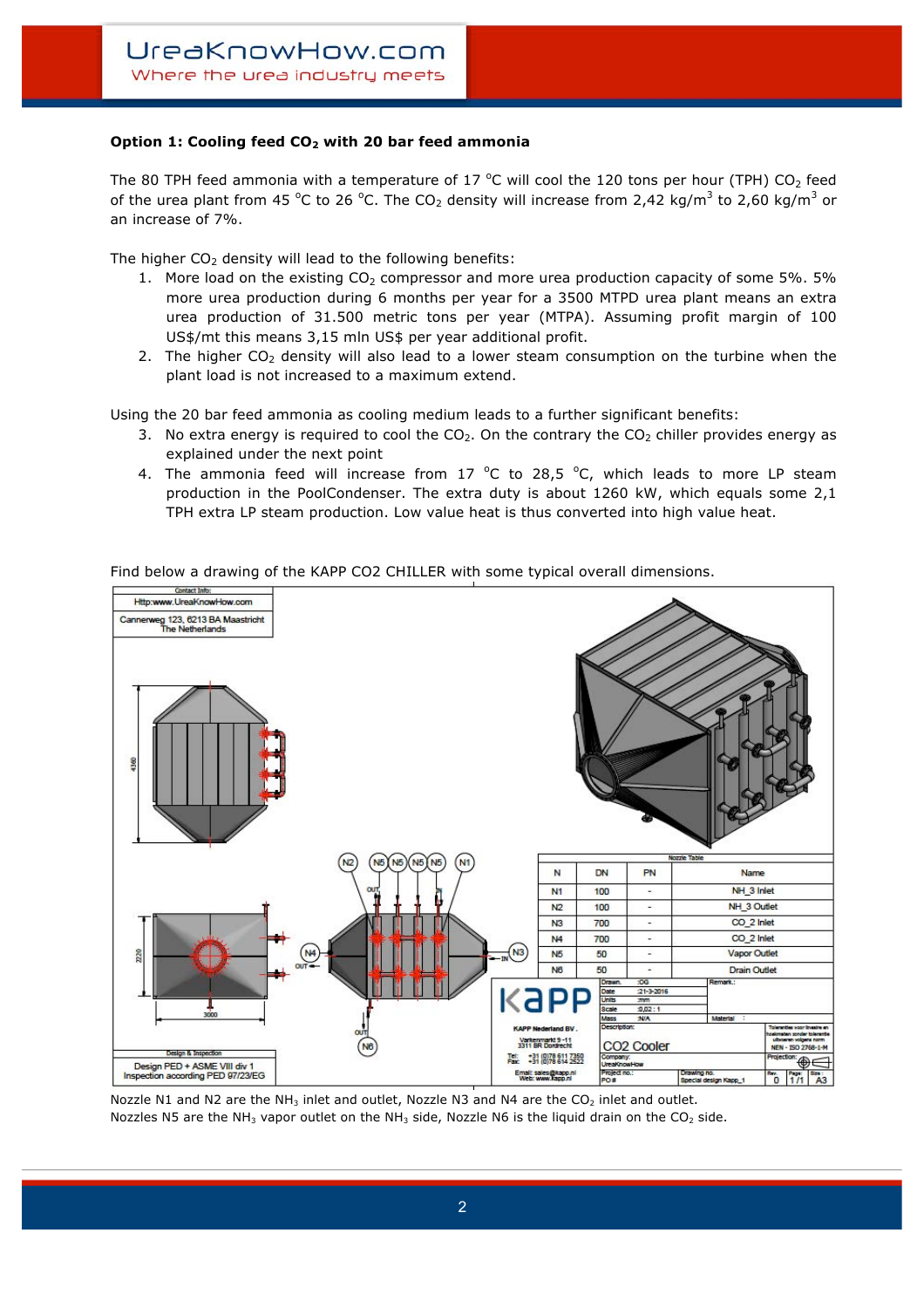## **Option 2: Cooling feed CO2 with atmospheric feed ammonia**

Atmospheric feed ammonia will first be heated up to 0  $^{\circ}$ C to avoid any ice formation on the CO<sub>2</sub> side of the chiller.

Then 80 TPH of atmospheric ammonia with a temperature of 0  $^{\circ}$ C will cool the 120 TPH CO<sub>2</sub> feed of the urea plant from 45 °C to 15 °C. The ammonia feed temperature will increase to 19 °C. The CO<sub>2</sub> density will increase from 2,42 kg/m<sup>3</sup> to 2,72 kg/m<sup>3</sup> or an increase of 12%.

The higher  $CO<sub>2</sub>$  density will lead to the following benefits:

- 1. More load on the existing  $CO<sub>2</sub>$  compressor and more urea production capacity of some 10%. 10% more urea production during for example 6 months per year for a 3500 MTPD urea plant means an extra urea production of 63.000 MTPA. Assuming profit margin of 100 US\$/mt this means 6,3 mln US\$ per year extra profit.
- 2. The higher  $CO<sub>2</sub>$  density will also lead to a lower steam consumption on the turbine when the plant load is not increased to a maximum extend.

Using the atmospheric feed ammonia as cooling medium leads to a further significant benefits:

- 3. No extra energy is required to cool the  $CO<sub>2</sub>$ .
- 4. The atmospheric ammonia will be freed from any inerts and hydrogen leading to higher temperatures in the urea synthesis section and to higher conversion figures in the urea reactor.
- 5. Plus minimized risks for any explosion.

Note: Ammonia delivered at about 18 bars contains inerts and hydrogen dissolved in it. Inerts decrease the conversion in the urea synthesis and hydrogen leads to explosion risks. Typical inert analysis figures are: Hydrogen content 0,01vol%, Nitrogen content 0,07vol%, Argon content 0,03vol%, Methane 0,09vol%. Ammonia from atmospheric storage does not contain anymore any inerts and hydrogen anymore as these are flashed off and thus is a better choice when going for max capacity and minimized risks for explosion.

#### **Option 3: Cooling feed CO<sub>2</sub> with an external cold energy source**

In the oil and gas industry it is quite common to rent an external cold energy source during summer conditions. With the continuously decreasing electrical power prices nowadays it becomes also very attractive to rent such a packaged unit in ammonia and urea plant.

The company AGGREKO (www.aggreko.nl) from the Netherlands for example provides these services worldwide. Find some picture of these units below.



These units can realise upto 1500 kW cooling capacity, sufficient the  $CO<sub>2</sub>$  chiller of a 3500 mtpd urea plant. KAPP Heat Exchange Engineers is very well capable to adapt the design of the  $CO<sub>2</sub>$  chiller to such a cooling unit and one can rent the unit and connect it to the  $CO<sub>2</sub>$  chiller during summer only.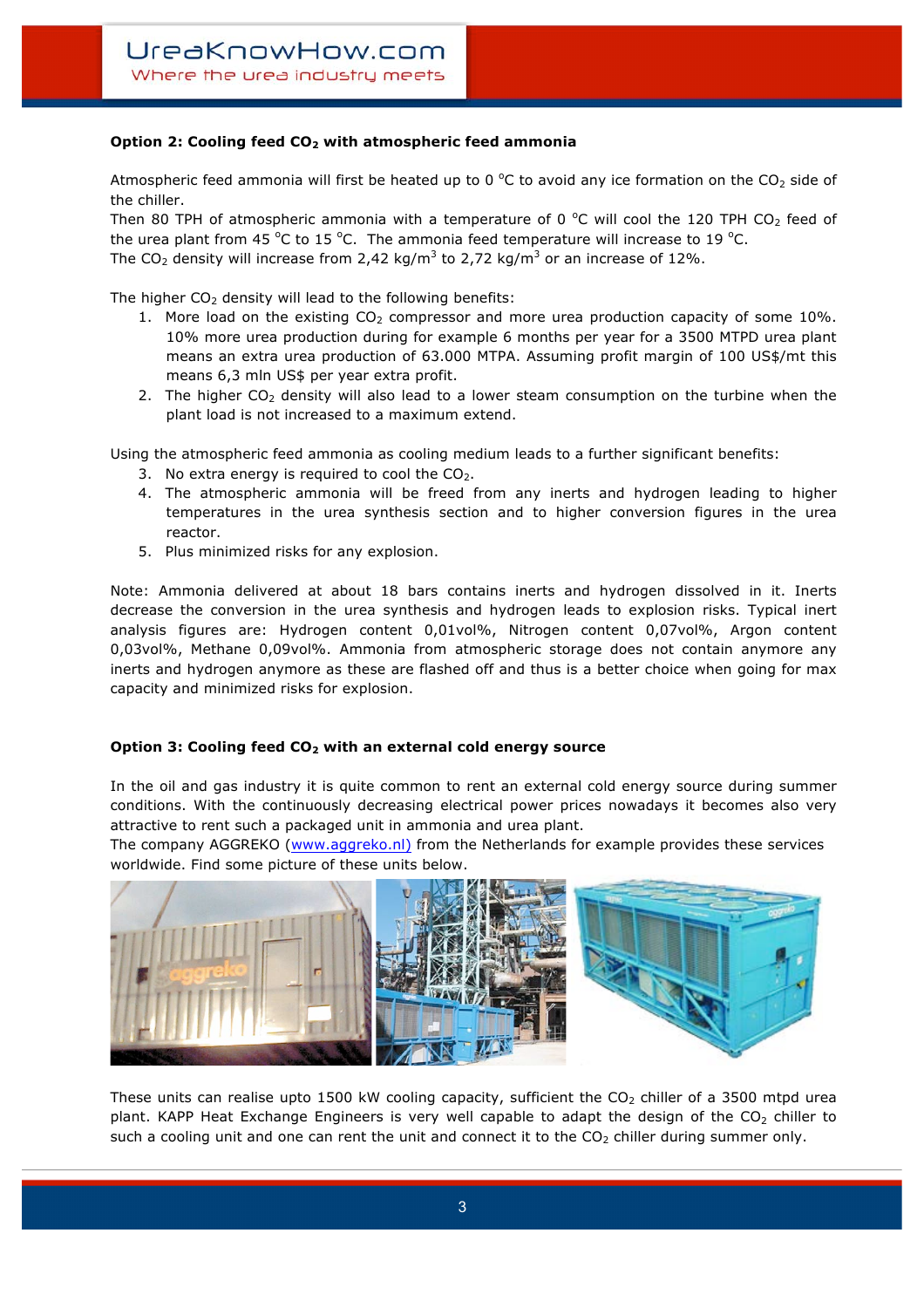For example, when renting two Aggreko WCC800 units at ambient conditions of 50  $^{\circ}$ C and 50 Hz power frequency the optimum chilled water temperature and delta-T is 15 and 6  $^{\circ}$ C. With this cooling capacity we can cool 120 TPH  $CO_2$  from 45  $^{\circ}$ C to 22,8  $\degree$ C with a density of 2,63 kg/m<sup>3</sup>. This is a density increase of more than 8%, thus even better than cooling with feed ammonia.

The WCC800 air-cooled fluid chiller (refer to picture on the right side) has been specially designed for the demanding rental market, to meet the different temperature control needs of many industry sectors, including food and beverage, refining, chemicals, utilities and manufacturing.



The units, suitable for wide voltage (380 / 480 Volt) and

frequency range (50 and 60 Hz), can operate in ambient temperatures ranging from -18 °C to +50 °C and deliver fluid from -12 °C to +15°C.

High cooling capacity and increased coefficient of performance (COP) were key drivers for this innovative unit, which achieves 742 kW cooling capacity at Eurovent normalised conditions and a COP of 3,10.

All fans are inverter controlled to save energy and reduce noise, with a built-in sound enclosure for compressors. As with any other Aggreko chillers, the WCC800 is fitted with Aggreko's own remote operating system and uses environmentally friendly R134a refrigerant.

This option minimizes the investment costs and requires only some power consumption, still realising a very short pay back time.

A budgetary average price for 1400 kW of chillers with associated hoses, pump, cables and manuals valves amounts to about 25 kUS\$ per month. This is an average price based on the countries in the Middle East Aggreko operates in.

The higher  $CO<sub>2</sub>$  density will lead to the following benefits:

- 1. More load on the existing  $CO<sub>2</sub>$  compressor and more urea production capacity of some 5%. 5% more urea production during 6 months per year for a 3500 MTPD urea plant means an extra urea production of 31.500 metric tons per year (MTPA). Assuming profit margin of 100 US\$/mt this means 3,15 mln US\$ per year additional profit.
- 2. The higher  $CO<sub>2</sub>$  density will also lead to a lower steam consumption on the turbine when the plant load is not increased to a maximum extend.

Using the Aggreko chilling unit as cooling medium leads to a further significant benefits:

- 3. No impact on the existing cold energy sources
- 4. No additional investment costs required
- 5. Very limited rental costs only during summer
- 6. High flexibility to use the cold energy from the Aggreko chilling unit wherever needed.

As an alternative cold energy source, it is also possible to make use of a vapor absorption recovery (VAR) technology to produce chilled water instead of the compressor technology used by Aggreko. Also with VAR technology KAPP Heat Transfer Engineers can design for you an optimum  $CO<sub>2</sub>$  chiller design.

The KAPP  $CO<sub>2</sub>$  CHILLER finally has another significant benefit:

Many times  $CO<sub>2</sub>$  compressor internals gets fouled by carry over of washing solution from the  $CO<sub>2</sub>$ washing section in the ammonia plant. This fouling leads to lower capacities and vibration issues. The KAPP  $CO<sub>2</sub>$  chiller will condense the washing liquid reducing to a significant extent any future fouling problems.